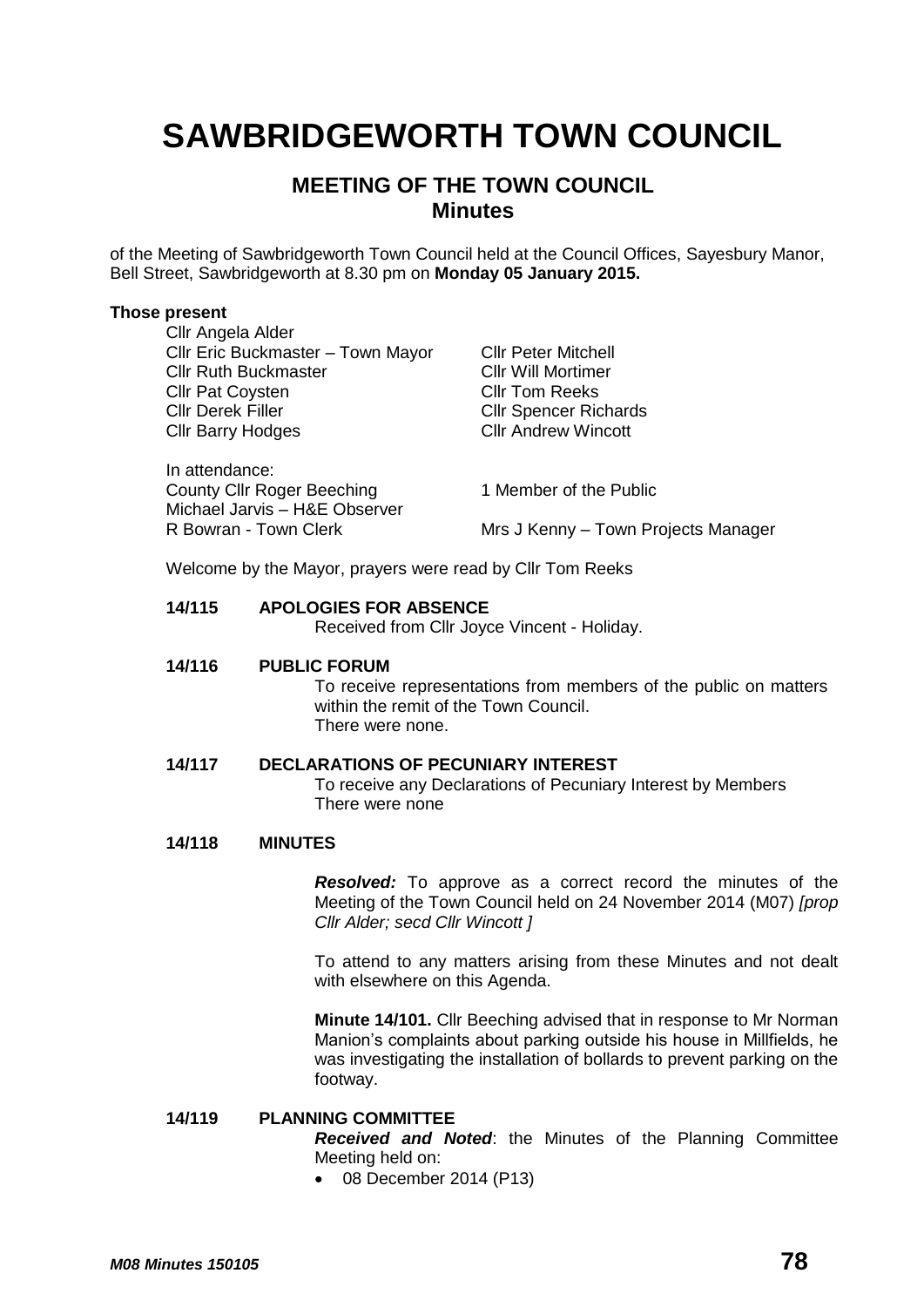# **14/120 FINANCE & POLICY COMMITTEE**

*Received and Noted*: the Minutes of the Finance and Policy Committee Meeting held on:

08 December 2014 (F03)

# **14/121 MAYOR'S CORRESPONDENCE/COMMUNICATIONS**

The mayor reported:

- o I hope you all had a Merry Christmas and a happy New year. Our last meeting was 6 weeks ago and a lot has happened since then. Among which the Christmas Lights Festival, Lights of Love, WW1 memorial football match, and my charity Christmas party, all of which were a spectacular success. Congratulations to Joanne and Cllr Filler for the Christmas lights, Gary Hansen for the football match, and my wife and friends for help with the party. We'll hear further reports on the Lights and Football match. The party raised another £1,000, approximately for Youth Create.
- $\circ$  On 01 January I attended a 65<sup>th</sup> anniversary of the laying of the Foundation Zone of the Memorial Hall, along with Cllr Beeching.
- o We are making good progress with German Town Twinning. A date is set for weekend of  $16<sup>th</sup>$  to  $18<sup>th</sup>$  October. My hope is that this will continue as a full civic partnership similar to the one we have with Bry-sur-Marne.
- o Finally you will have heard that Gill Abbott remains on sick leave. I'm sure you will all join me in wishing her well, and a speedy recovery.

The mayor reported correspondence:

- o Thanks from the Rotary Club for the council's help in fetching and erecting their Christmas tree
- o Thanks from the Citizen's Advice Service for the accommodation and service given by the council.

#### **14/122 REPRESENTATIVES & CHAMPIONS REPORTS**

To receive representatives reports from:

- o **County Councillor Roger Beeching** reported:
	- o That he had little to report from the Christmas period.

#### o **District Councillor Eric Buckmaster** reported:

- o I can now confirm that I intend to stand as a Conservative in the elections in May. As such I have now joined the Conservative Group on EHDC. I have informed the remaining Independent Group and the head of Democratic Services. This may affect the committees I may sit on but we are close to the end of term so I anticipate little if any change.
- o In anticipation of the elections many district councillors will undertake mentor training during January with a view to buddying or helping newly elected members adjust to their roles.
- o Elections 2015. A reminder that In addition to our own Farmers Market open events there will be a District and Town public information evening here in the chamber on Wednesday 25<sup>th</sup> February. Officers from EHDC and the Town Clerk will explain the process for candidate nominations and field any questions.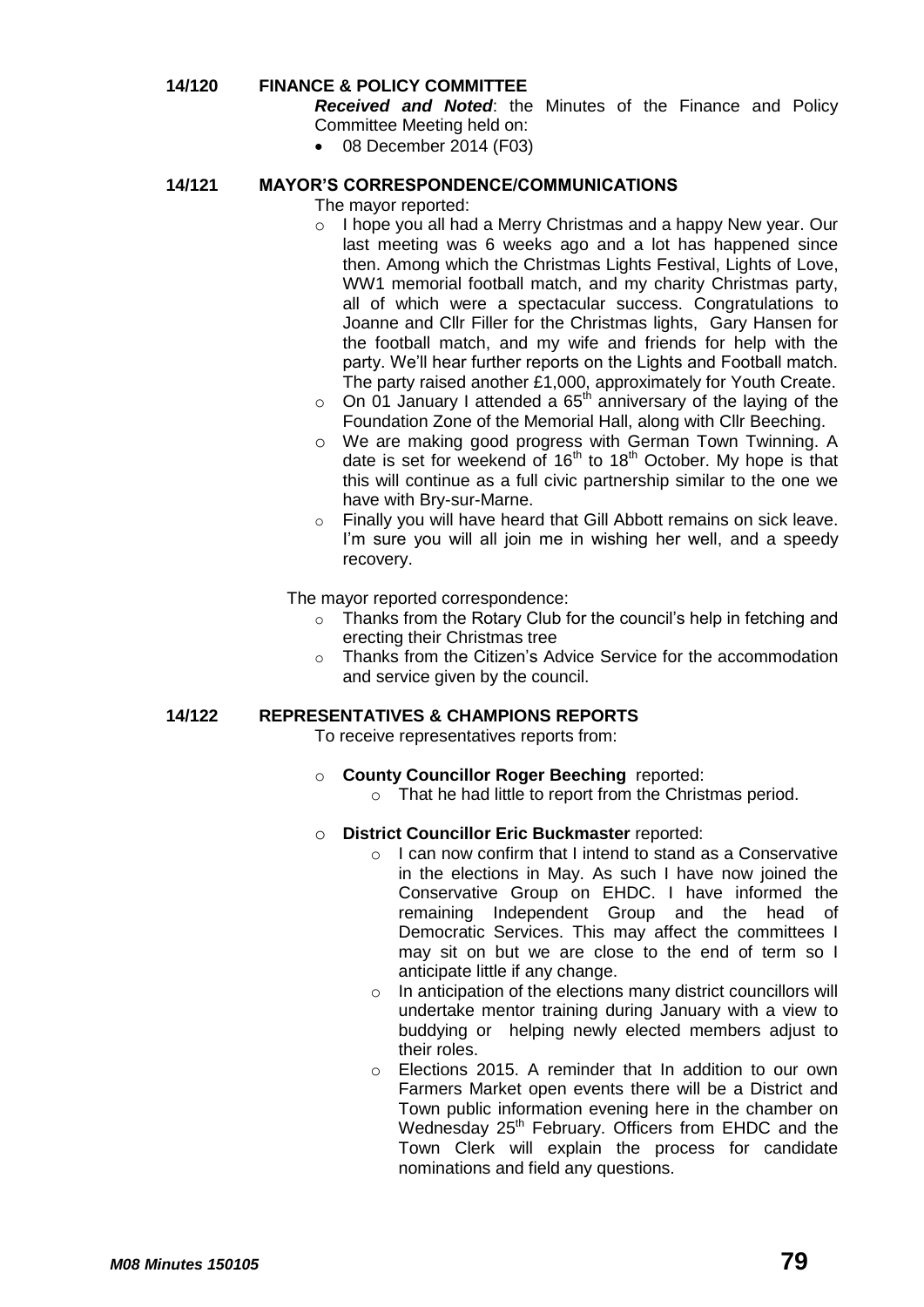- o **District Councillor Will Mortimer** had nothing to report,
	- o …. but said he was attending Scrutiny Committees in January and February and would report back.
- o **Herts Police** were not present.
- o **Rivers Heritage Site and Orchard Cllr E Buckmaster** reported:
	- o Instead of a maintenance day yesterday we had an informal get together to discuss future events.
	- o The Wassail will take place at the Orchard on Saturday 10th of January. We'll be burning the seasons dead wood and the remains of the WW1 trench. There will be group singing as well some folk music performers.
- o **Duckling Centre. Cllr Mitchell** reported:
	- o The centre was now in a consortium with Windhill School, who act as the managing agent.
	- o The statistics for registered new-borns in Much Hadham is very low and this is being chased up with Much Hadham parish council.
- o **Memorial Hall. Cllr Wincott** reported:
	- $\circ$  65<sup>th</sup> Anniversary celebrations to be held on 01 January
	- o Acknowledgement of the contribution being made to the event by John Rider and David and Hazel Meads

### **14/123 CLERK'S REPORT**

Received and noted the Clerks Report:

- Staff Arrangements: Gill Abbott continues to be absent from work and is currently in hospital.
- Farmer's Market: The December Christmas market was attended by an estimated 650 visitors. Carols were sung. We provided a platform for the Library to host their petition against closure.
- Bell Street Seating: A new seat has been installed at the exit from the Bell Street car park. It has been funded jointly By Cllr Beeching's Locality Budget and the town council. The bench is now clearly marked as the property of the town council and we will maintain it.
- WWI Commemorative Football match: We supported Rev Gary Hansen who organized the football match at Crofters. Over £600 was raised as a contribution to the fund for the memorial to the Hertfordshire Regiment to be erected in 2017 at St Julien in Belgium.
- Budget Summary: The Budget is the subject of a separate agenda item, however the key points proposed are:
	- o No increase in Precept.
	- o Subsidy for car parking to be continued.
	- o Sawbobus operation to be continued on present basis.
	- o Reserves to be increased to meet acceptable levels.
	- o Band D equivalent decreased by 1.5%
	- o National pay award of 2.2% but staff costs kept down to an increase of 1.6%.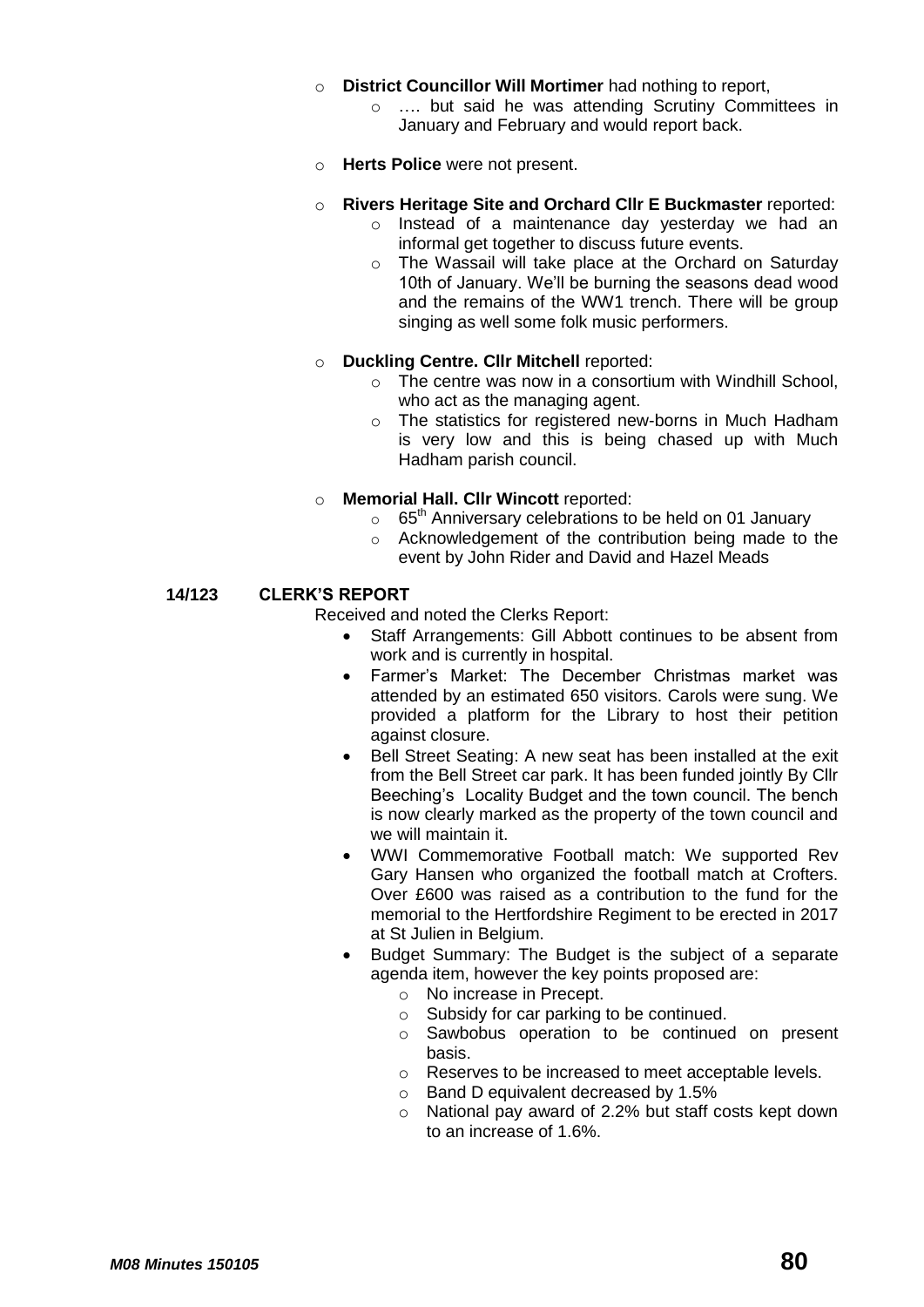# **14/124 BUDGET 2015-16 & DETERMINATION OF PRECEPT**

The mayor reported

- It is my pleasure to present the Sawbridgeworth Town Council budget for 2015/16 as recommended by the Finance and Policy committee.
- As you will have read in your papers the recommendation is for there to be zero increase in precept for the coming fiscal year. Taking in to account the slightly higher tax base it will result in a reduction in the Band D equivalent.
- We are in the happy position of being in receipt of approximately £60,000 in New Homes bonus plus additional grants and sponsorship which will enable us to continue providing key services such as Sawbobus, community transport and first hour free parking. It will also enable us to increase our reserves to just over £96,000. The current level of new homes bonus will taper off in subsequent years so we will continue to review our service provision but for this year we recommend that we do not decommit from our current operations.
- It is also my pleasure to confirm that we will continue to support community organisations and Associations with both direct funding and discretionary grants as we have in previous years. These are listed on page 8. The discretionary grant will be £4,000 in pots of up to £500.
- A sum has been included for the maintenance of the town conveniences for which the Town Council will be responsible for cleaning and maintenance following expected refurbishment by East Herts in late spring.
- Our Projects manager will continue to develop and enhance the Christmas Lights event, Fun on the Field, and Summer Proms concert.
- The Farmers Market is not projected to be a significant net cost to the council in 2015/16. However it is a large user of resource. The license is shortly due for renewal and visitor numbers have reduced somewhat in the last year. Council has already expressed a desire to review and consult on the format. Once this has been undertaken decisions can be taken as to its future.

*Resolved 1:* To accept the recommendation of the Finance & Policy Committee and to adopt the Budget for 2015/16 *[prop Cllr Alder: secd Cllr R Buckmaster]*

*Resolved 2:* To accept the recommendation of the Finance & Policy Committee and to set a precept of £223,746 for 2015/16 and instruct the principal authority accordingly. *[prop Cllr Alder: secd Cllr Hodges]*

# **14/125 CHRISTMAS EVENT**

The Town Projects Manager reported to Members on the Christmas Event which took place on Friday 28 November.

Attendance was up again on previous years with a police estimate of around 4,000 attendees.

The new configuration was deemed to have worked and there was a better flow of people. The opening of the cricket club for stalls also worked. Santa's Grotto in the council chamber was a successful innovation. The new stage was a great success as was the attendance of Martin and Su from Heart Radio. Entertainment was first class.